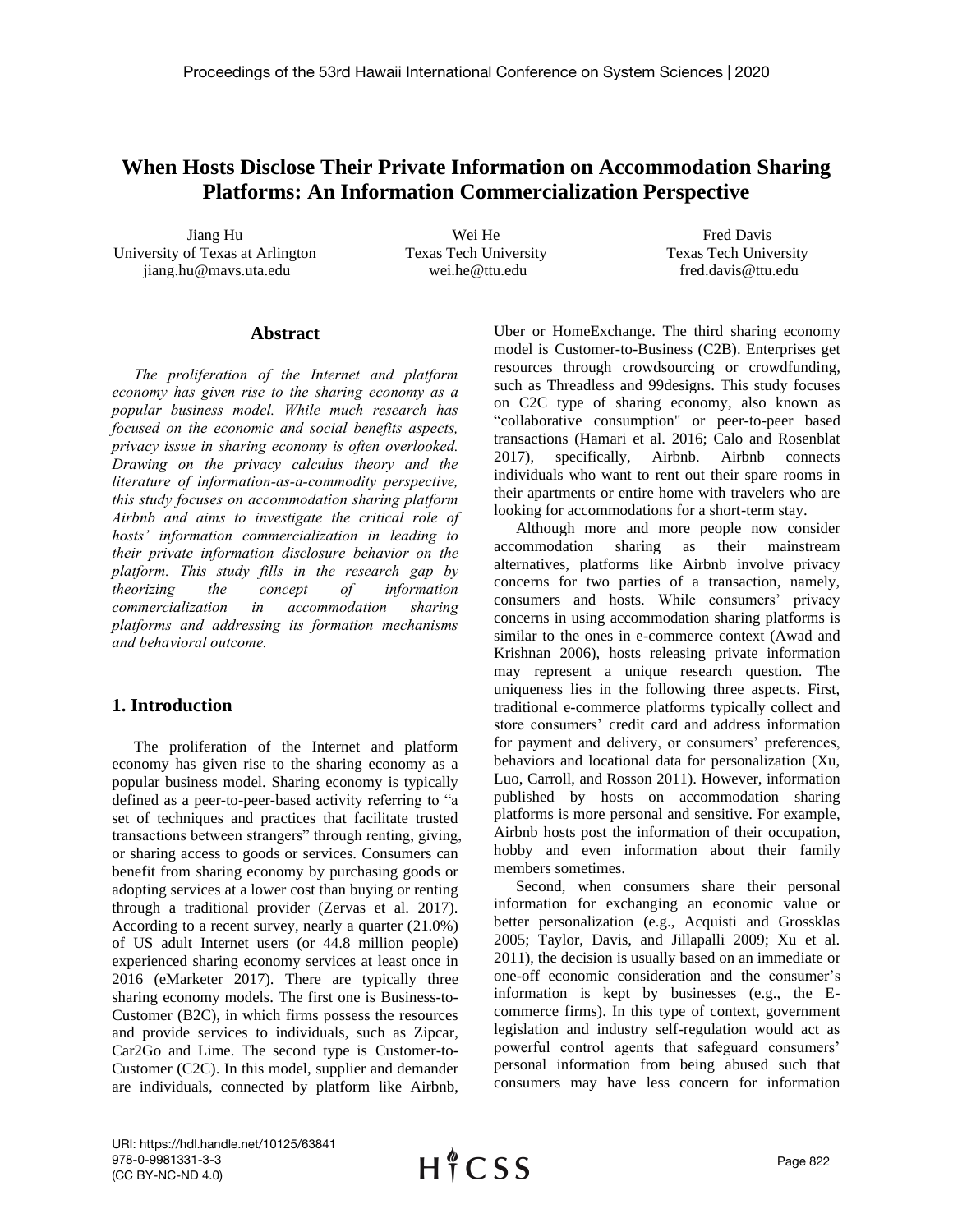privacy (Xu, Teo, Tan, and Agarwal 2012). However, hosts on accommodation sharing platforms take more risks of exposing themselves to a vast number of individuals whose integrity and trustworthiness are doubtful. Airbnb hosts post the graphs of inside view of their home on the platform, together with rough geographic information, associated facilities, surrounding attractions, traffic connectivity, etc. Since the assets, such as houses or apartments, are still possessed by the hosts after transactions, disclosure of this type of private information may lead to serious security problems. Hosts may also worry about their physical property being stolen, broken or misused. For instance, an Airbnb host, who works as a photographer, reported to the police that his camera equipment and electronics were missing, together with his social insurance card and a photo ID, although all his valuables had been stored in locked areas (Breen 2017).

Third, on the accommodation sharing platforms, hosts tend to actively look for and verify consumer's information to identify qualified consumer since the products are hosts' self-belongings. Sometimes, hosts only rent out one room in their house and hosts may have offline interaction with the consumers (Lutz et al. 2018). Therefore, not only consumers but also hosts would have concerns on their privacy and personal safety, such as harassment, stalking and discrimination. For instance, an Airbnb host in Dallas reported to the police one of her previous guests kept harassing her through messages and showing up around her apartment since he knew where she lives (Strapagiel 2018). Therefore, hosts want to guarantee the safety of themselves as well as their property during the transaction. In contrast, consumer's identification is not an important factor to seller on traditional ecommerce platform.

Previous studies on privacy concerns have mostly been conducted in the contexts of e-commerce website (e.g., Awad and Krishnan 2006), online health (e.g., Anderson and Agarwal 2011), and social networking sites (e.g., Krasnova et al. 2010; Zhao et al. 2012). A majority of these studies have drawn upon the privacy calculus theory or similar theories (e.g., utility theory) to understand why consumers would be willing to disclose their information online, basically as a result of direct calculating perceived benefits against perceived risks (Dinev and Hart 2006 , Awad and Krishnan 2006, Bansal and Gefen 2010). Specifically, perceived risks are negatively influence information disclosure while perceived benefits are positively impact information disclosure. Individuals are generally concerning the net value of benefits and costs, such that they expect the desired behaviors can bring higher benefits given the same costs or lower the

overall costs given the same benefits (Adams 1963; Xu et al. 2011).

However, no research focuses on the issue of private information disclosure from hosts' perspective in accommodation sharing platforms contexts. The notion of privacy as a commodity has been established for more than two decades (Bennett 1995). Research has been done to understand why consumers are willing to provide their private information online in exchange for personalized service (Awad and Krishnan 2006). Although commodification of privacy is a measurable result of a real individual shift which is also subject to the economic principles of cost—benefit analysis and trade-off (Smith et al. 2011), there is a lack of research attention and formal theorizing on the commodification of privacy in accommodation sharing platforms. In this study, we propose the concept of information commercialization as individual's belief that private information of themselves and their listings can be commercialized to trade for profits or financial gains. We argue that information commercialization plays a vital role in triggering providers' information disclosure behaviors on accommodation sharing platforms.

Moreover, most privacy research focuses only on the individual level mechanisms while neglecting the potential interplays between individual perceptions and contextual factors (see Smith et al. 2011 for a review). A single-level study engenders a mismatch between theoretical development (e.g., institutional privacy insurance approaches as the higher-level contextual factor) and empirical measurement and testing which occur at the individual level (Xu, Dinev, Smith, and Hart 2008). Platforms have differentiated privacyenhancing features and mechanisms that provide users with confidence in appropriate access of their information (Xu et al. 2012). Not all the information a host released on the platforms is available for platform visitors to view directly. Some highly sensitive information like government ID and driver license is only verified by Airbnb, the platform business, while being invisible to consumers. Selected information such as specific home address is only accessible to consumers who have already been in a transaction with the given provider on the Airbnb platform. Prior literature suggests that such privacy-enhancing features and platform policies help mitigate privacy fears of participants (Smith et al. 2011). Therefore, there is a need for a cross-level study investigating how the predominant individual-level factors (such as privacy concern, perceived riskiness and benefit expectancy) and platform-level factors (i.e., design features and privacy policies) interplay to collectively impact personal information disclosure.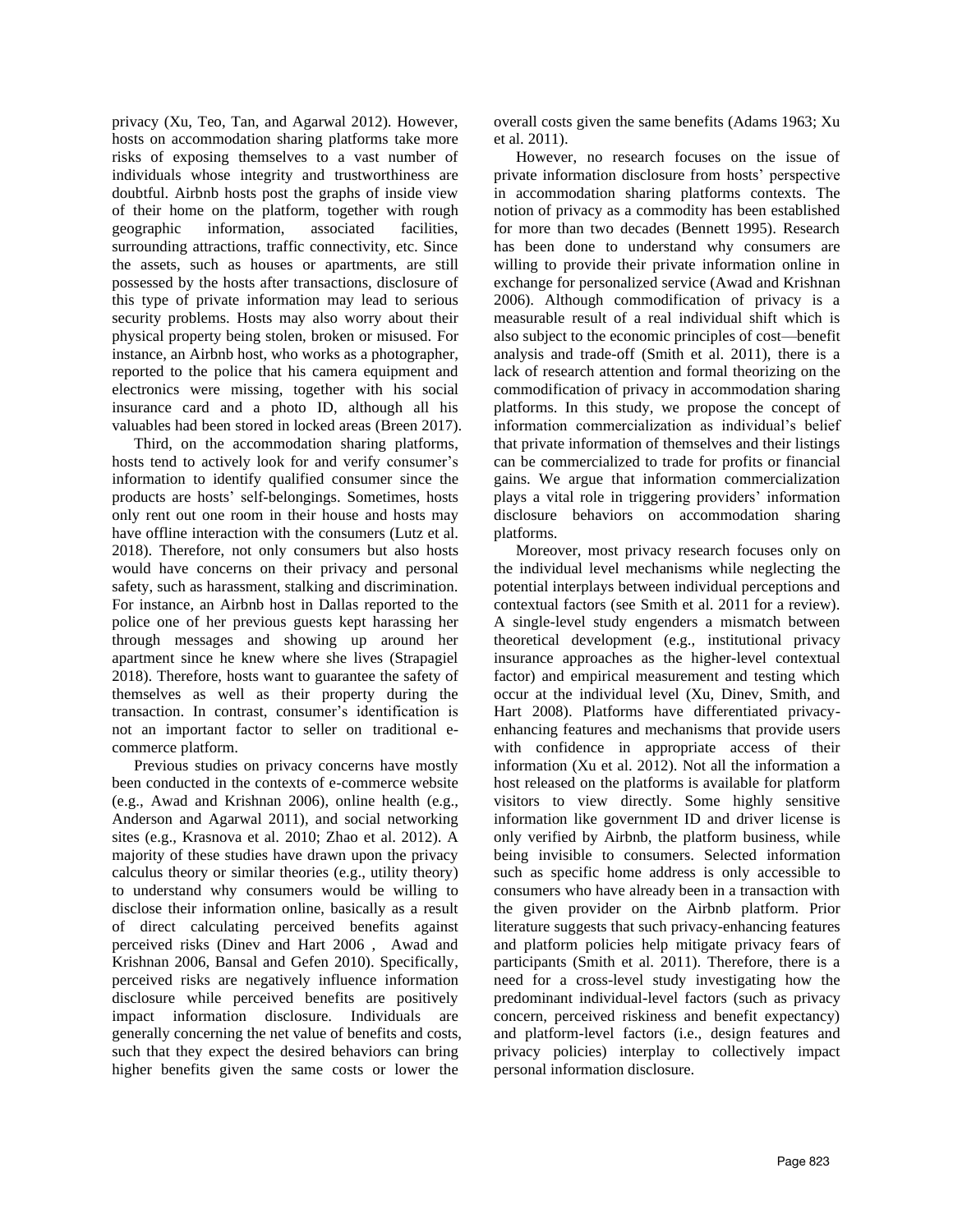Drawing on the privacy calculus theory and the literature of information-as-a-commodity perspective, this study aims to explore the impacts of hosts' privacy concerns, perceived riskiness and perceived ambiguity on their private information disclosure and the underlying mechanisms. This study will fill in the research gap by theorizing the concept of information commercialization in accommodation sharing platforms and addressing its formation mechanisms and behavioral outcome. Specifically, it aims to answer the question: What influence hosts to disclose their private information on the accommodation sharing platforms, and how?

From the hosts' perspective, our study proposes how (a) privacy concern, perceived riskiness, and perceived ambiguity, (b) economic benefit, platform privacy control factors jointly influence information commercialization, and (c) the role of information commercialization in hosts' information disclosure decision on accommodation sharing platforms. The rest of the paper is structured as follows. First, we review prior literature on information self-disclosure. Second, we draw from the privacy literature to propose the notion of information commercialization in accommodation sharing platforms context. Third, we elaborate six propositions that explain why hosts would possibly disclose private information on accommodation sharing platforms only when they believe in information commercialization. Forth, an empirical test plan is described. We conclude with a brief discussion.

# **2. Theoretical Development 2.1. Information Self-disclosure and Its Explanatory Theories**

Privacy research has long studied why individuals are willing to disclose their personal information online. There are generally three streams of research within this broad area: one aiming at information privacy concern and its various antecedents, one focusing on risk-benefit analysis (e.g., privacy calculus theory, utility theory, etc.) to examine users' intention or willingness to disclose private information, and another drawing on theory of planned behavior and theory of reasoned action to understand users' intention and actual behavior. Table 1 summarizes the theories adopted in previous information privacy literature.

#### **2.2. Information Commercialization**

The concept of commercialization originates in the marketing field, referring to the process of managing or running something principally for financial gain, which

#### **Table 1 Theories adopted in the information disclosure literature**

| Theory                                        | Description                                                                                                                                                                                   | Example<br>Study                |
|-----------------------------------------------|-----------------------------------------------------------------------------------------------------------------------------------------------------------------------------------------------|---------------------------------|
| Privacy calculus<br>theory                    | An individual's intention to<br>disclose private information<br>is based on risk-benefit<br>analysis. They compare<br>perceived risks and benefits<br>to make decision.                       | Dinev and<br>Hart (2006)        |
| Social exchange<br>theory                     | Individuals actively conduct<br>subjective assessments to<br>compare the potential costs<br>and benefits of an activity<br>before engaging in it.                                             | Loiacono<br>(2015)              |
| Social contract<br>theory                     | An equitable exchange in a<br>long-term relationship should<br>be achieved by shared<br>understanding about<br>contractual terms and self-<br>control over the period of the<br>relationship. | Li et al.<br>(2010)             |
| Theory of planned<br>behavior                 | Attitude towards behavior,<br>subjective norms, and<br>perceived behavioral control,<br>impact an individual's<br>behavioral intentions and<br>behaviors.                                     | Xu et al.<br>(2013)             |
| Theory of reasoned<br>action                  | Person's intention of<br>behavior is a primary<br>predictor to actual behavior.                                                                                                               | Taylor et al.<br>(2009)         |
| Utility theory                                | People make decision by<br>maximizing their utility<br>function over alternatives.                                                                                                            | Bansal et<br>al. (2010)         |
| Communication<br>privacy management<br>theory | People believe they own and<br>have a right to control their<br>private information. An<br>individual's privacy<br>boundary governs his or her<br>self-disclosures.                           | Petronio<br>(2013)              |
| Personality theory                            | Personality traits, such as the<br>"Big Five" personality<br>model, can affect<br>individual's cognitive<br>processes and their<br>corresponding behaviors.                                   | Wang and<br>Stefanone<br>(2013) |
| Agency theory<br>(Principal-agency<br>theory) | Goals of the principal and<br>agent conflict. Principal and<br>agent have different<br>preference towards risk.                                                                               | Pavlou et<br>al. (2007)         |

mainly focus on tangible assets (e.g. technology). Management research further suggests that intangible assets can also be commercialized to marketplace, including ideas (Gans and Stern 2003) and knowledge (Rasmussen et al. 2006). However, commercialization of information via the Internet is still in infant stage (Morin & Konstantas, 2000) and there surprisingly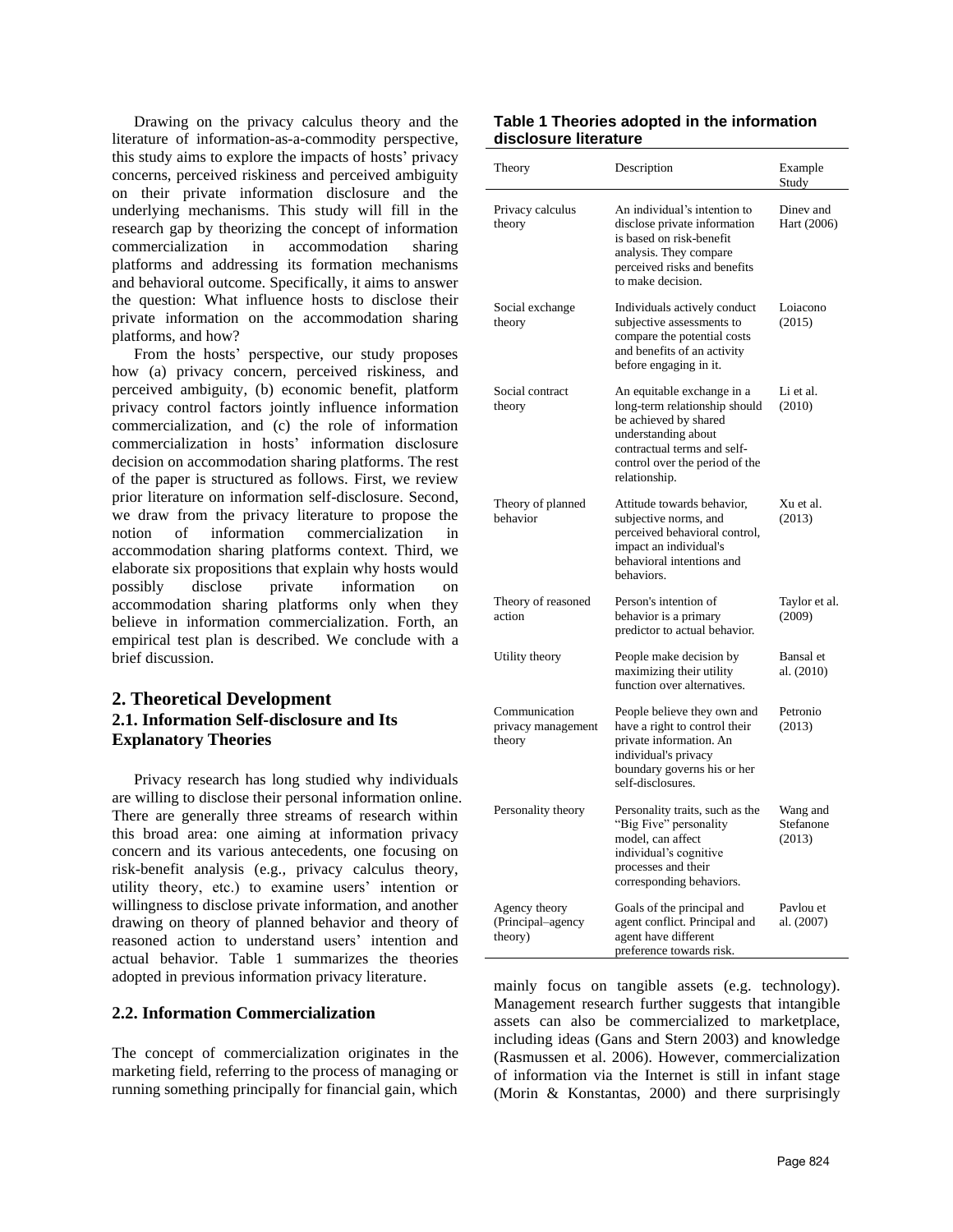lacks a formal conceptualization of information commercialization in the research on ubiquitous ecommerce activities that feature information-based transactions.

It is a common phenomenon in online business that an individual expresses strong privacy concerns but behaves in a contradictory way to these concerns (e.g., Acquisti and Grossklas 2005). One pervasive explanation of this paradox is commodification of privacy, which means consumers have reconceptualized privacy from a right or civil liberty to a commodity that can be exchanged for perceived benefits (Bennett 1995; Campbell and Carlson 2002). When treated as a commodity, individuals' private information can be assigned an economic value based on economic principles (i.e., cost-benefit calculation) at both individual level and societal level (Smith et al 2011; Pavlou 2011). In fact, consumers have been familiar with getting rewards (e.g., coupons or gifts) offered by companies when they release their personal information in order to register the membership or loyalty program of various businesses, offline or online.

**Table 2 Comparison between commercialization concepts**

|         | Commerciali<br>-zation                               | Information<br>Commerciali<br>-zation | Information<br>Commerciali-<br>zation on<br>Airbnb platform                                                                    |
|---------|------------------------------------------------------|---------------------------------------|--------------------------------------------------------------------------------------------------------------------------------|
| Object  | Product or<br>production<br>method $/$<br>technology | Digital<br>contents                   | Personal<br>information such<br>as age,<br>education,<br>profession,<br>interests and<br>hobbies, photos<br>of interior design |
| Purpose | Make profit<br>or financial<br>gains                 | Make profit<br>or financial<br>gains  | Increase<br>exposure among<br>platform visitors,<br>attracting their<br>attention                                              |
| Context | Context-<br>independent                              | Mostly<br>online                      | Online                                                                                                                         |

With the development of e-marketing and increasing business emphasis on consumer data gathering, online users are more and more used to providing their personal information for valuable resources on various websites. Therefore, it is theoretically necessary to develop the construct of information commercialization in a systematic way. In the accommodation sharing context, information exchange between consumers and hosts is not equitable, as consumers rarely reveal their personal information to hosts. It is this inequality in the relationship between consumers and hosts in the marketplace that compels hosts to provide personal information voluntarily, more than the necessary data mandated by the platform (Campbell and Carlson 2002). Consistent with privacy as commodity perspective (Campbell and Carlson 2002; Davies 1997; Smith et al. 2011), we define information commercialization in accommodation sharing context as individual hosts' belief that private information of themselves and their listings can be commercialized to trade for profits or financial gains. Table 2 compares the three constructs: commercialization, information commercialization, and information commercialization in the context of accommodation sharing platforms, such as Airbnb.

Hosts' participation in accommodation sharing does not require more information than absolutely necessary to complete accommodation sharing transactions (for example, basic property data such as property size, number of rooms, beds and bathrooms). Hosts who voluntarily publish more details than basic information are likely willing to treat their personal information as a kind of commodity in the belief that information of themselves and of their listings represent a reasonable transaction cost (Campbell and Carlson 2002); in other words, information could be commercialized in an exchange for economic benefits, even though the information does not have immediate financial relevance. Only when people hold a belief that their private information could be readily traded, like a commercial asset, they might choose to participatorily disclose more personal information online (Westin 2000). In contrast, if a host does not hold that private information can be commercialized, he or she is unlikely to release their information to public even though this focal individual is not privacysensitive. Therefore, we expect information commercialization will be a key antecedent that triggers hosts' information disclosure.

Proposition 1: Information commercialization positively impacts hosts' information disclosure on accommodation sharing platforms.

#### **2.3 Privacy Concern**

Privacy concern refers to the consumer's concern for controlling the acquisition and subsequent use of information that is generated or acquired in online transactions (Castañeda and Montoro 2007). A large number of studies have empirically examined the negative impact of consumers' privacy concern on consequence variables such as willingness to disclose information, engagement in e-commerce and actual purchase (Smith et al. 2011). Another stream of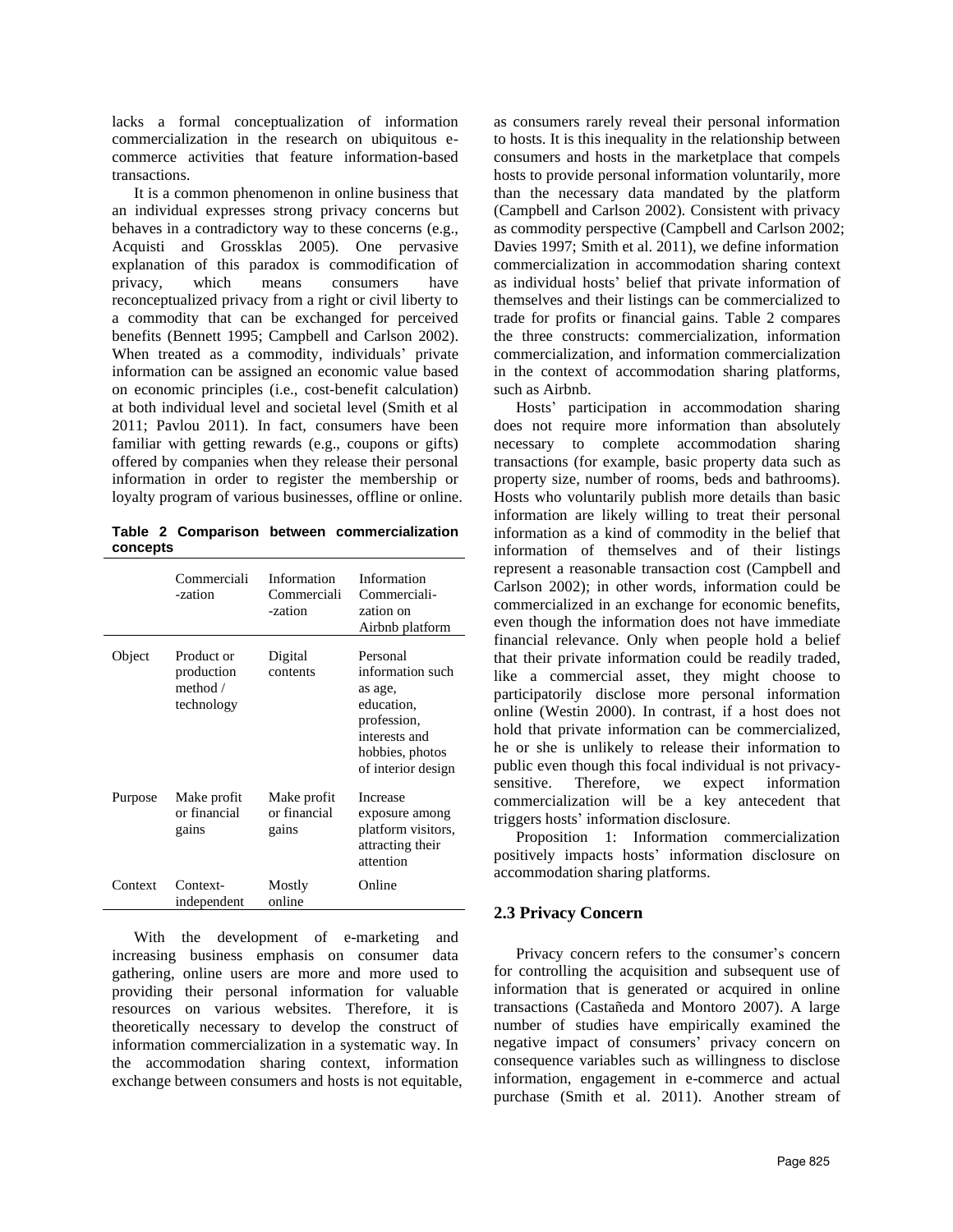research studies the antecedent variables of individual consumer's privacy concern, including information characteristics (information type and information sensitivity), individual factors (demographics, personality and cognition) and social and cultural aspects (Malhotra et al. 2004; Phelps et al. 2000; Dinev et al. 2006).

Building upon the privacy calculus theory (PCT), a majority of privacy studies hold the view that individuals will calculate the benefits and risks before disclosing their private information (Culnan and Bies 2003; Dinev and Hart 2006; Dinev et al. 2006). When individuals believe that the overall benefit of information release exceeds perceived risk, they are more likely to disclose private information (Culnan and Bies 2003). However, we argue that individuals tend to not treat their personal data as a commodity if they really concern for controlling who might use their personal data and how they might use the data. If a host has a high degree of privacy concern, he or she is less likely to believe that private information is a commercial object which can be exchanged for benefits. Thus, we propose:

Proposition 2: Privacy concern negatively impacts hosts' information commercialization.

## **2.4 Perceived Riskiness and Perceived Ambiguity**

Disclosing personal information online is risky for individuals because others may take the chance to conduct opportunistic behaviors (Malhotra et al. 2004). Perceived riskiness and perceived ambiguity are a pair of psychological constructs that negatively influence decision-making behavior (Venkatraman et al. 2006). Perceived riskiness means the threat of loss or harm while perceived ambiguity refers to the situations where the probability judgments an individual can bring to bear upon a particular problem are vague (Ellsberg 1961; Venkatraman et al. 2006). Being consistent with the prior literature (Venkatraman et al. 2006), we define perceived riskiness in the accommodation sharing context as hosts' anticipatory appraisal of their potential loss of disclosing private information on the sharing platforms.

On one hand, high level of perceived riskiness makes people consider the potential for losses and the significance of the losses (Yates and Stone 2002), which will reduce the likelihood for people to take the risk-bearing actions (Mahmoodi et al. 2018). In our research context, if hosts' perception of risk induced by the possibility of others' opportunistic behavior is high, they may not choose to commercialize their private information. On the other hand, perceived absence of relevant information or information vagueness will let people have less interest in a certain action (Fox and Weber 2002). The commodity sold on accommodation sharing platforms is hosts' private living space; there is no proprietary right transfer during transaction process or afterward. Compared to detailed description of listings, hosts know bare of information about consumers, except for self-reported number of residents. It would be difficult or impossible for hosts to form a good understanding of the overall probability of information abuse or other privacy-related risks. Moreover, hosts cannot correctly predict if releasing personal information on accommodation sharing platforms would bring future financial benefits as they expected. These perceived ambiguities likely function as an obstruction discouraging the hosts from considering private information as a commodity for economic exchange. This leads to the following propositions:

Proposition 3: Perceived riskiness negatively impacts hosts' information commercialization.

Proposition 4: Perceived ambiguity negatively impacts hosts' information commercialization.

## **2.5 Moderating Effects of Economic Benefit**

One major reason of participation in sharing platforms is that providers can obtain reward or compensation by allocating their own resources through collaboration (Belk 2014; Hamari et al. 2016). Previous research suggests that consumers are willing to trade their private information for explicit and tangible benefits or rewards, such as allowing financial firms to collect credit card consumption information in exchange for extension of credit and filling up the questionnaire offered by businesses to get discount for next purchase (Laudon 1996). The privacy economics literature generally argues that the privacy decisionmaking process follows the rule of bounded rationality.

However, the influence of economic considerations and psychological influences could take effect on people's belief formation differently (Acquisti and Grossklags 2005). Specifically, the benefits of private information disclosure (for example, attracting more visitors' browsing, more orders, etc.) are expected, not immediately realized or guaranteed, but the risk of releasing such information might burst right after the disclosing behavior, is irreversible and may spread over time. Future events may be discounted compared to near-term events (Acquisti 2004). Hence, we believe that privacy concern, perceived riskiness and perceived ambiguity would not work in a manner same as benefit expectancy does. Hosts are likely willing to treat their personal information as a commodity for trading when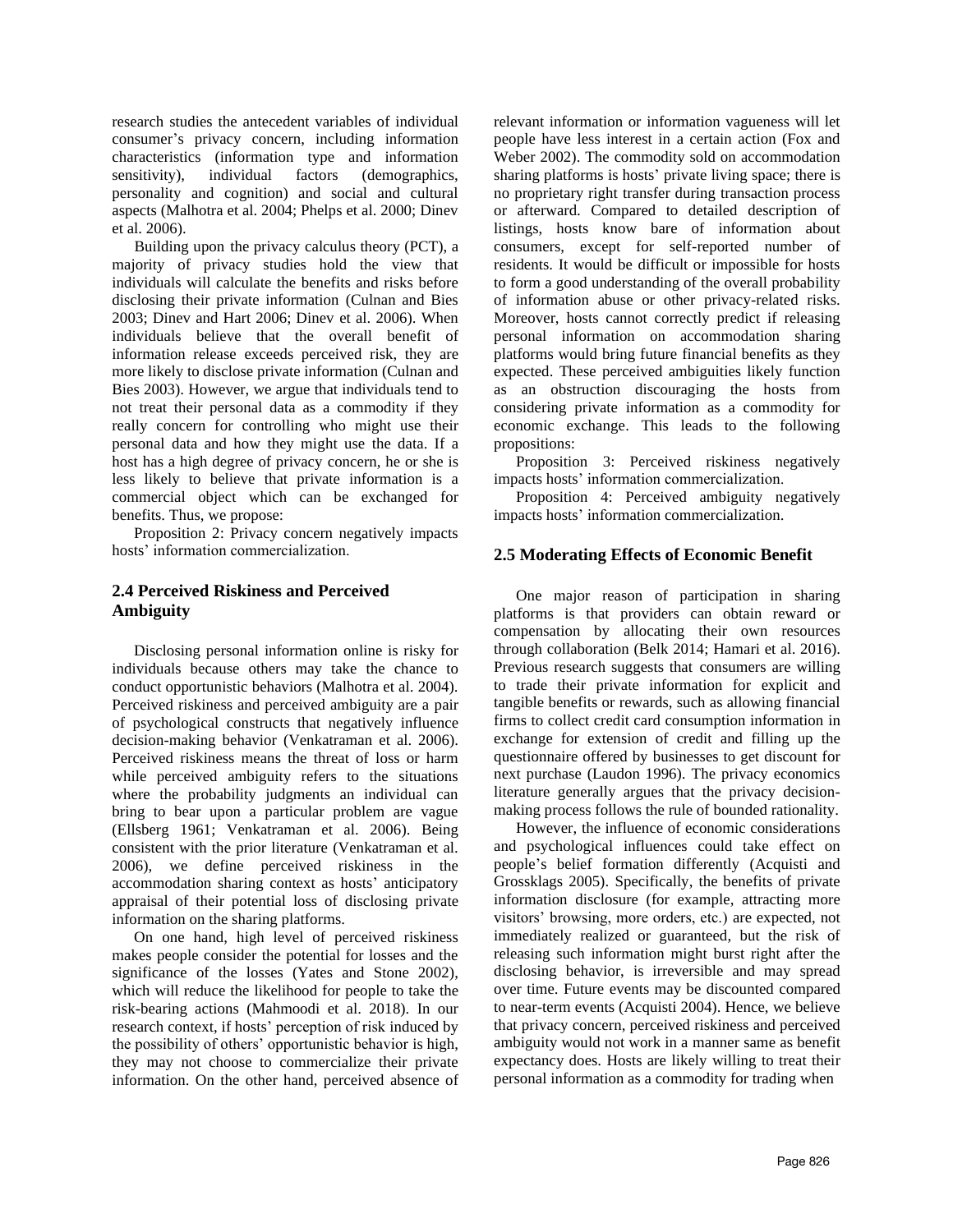

they have less concerns and low level of perceived riskiness and ambiguity. However, economic benefit would attenuate the negative impacts of these three antecedents of information commercialization. Thus,

Proposition 5: The negative impacts of (a) privacy concern, (b) perceived riskiness, and (c) perceived ambiguity on hosts' information commercialization are moderated by the expected economic benefit, such that the relationships will be weakened when economic benefit is expected to be high, not low.

# **2.6 Moderating Effects of Platform Privacy Control**

Accommodation sharing platforms provide various control measures to protect the privacy. In Airbnb, hosts are required to provide a photo of a government ID which could be driver license, passport or alike. The private information contained in government ID such as date of birth, age and home address is only verified by and would be accessible to the platform business, rather than consumers. This design feature significantly decreases the negative impact of concerns for opportunistic use of the private information by malicious visitors or consumers on hosts' willingness to adopt a commodity view of their personal information.

Furthermore, hosts' contact information and home address are invisible to consumers unless they proceed to the transactional process. These platform characteristics could help protect hosts' private information and attenuate the negative effect of their privacy concern.

Privacy policies are written statements to explain the collecting and usage of participants' private information (Awad and Krishnan, 2006). Privacy policies can enhance people's trust on the platform thus they are more likely relieved of worries about participation in the platform-based transactions (Wu et al. 2012). Therefore, we expect that a high level of platform privacy control will weaken the negative effects of privacy concern, perceived riskiness and perceived ambiguity on hosts' information commercialization. Thus, we propose:

Proposition 6: The negative impacts of (a) privacy concern, (b) perceived riskiness, and (c) perceived ambiguity on hosts' information commercialization are moderated by the accommodation sharing platforms' privacy control, such that the relationships will be weakened when platform privacy control is strong, not weak.

Figure 1 depicts the theoretical framework.

#### **3. Methodological Plan**

The proposed research framework will be empirically tested using survey data. We mainly adopted the measurement instruments that have been validated in prior literature and made only minor adaptations in order to fit the accommodation sharing context of this research. Specifically, privacy concern will be measured using the scale of Internet users' information privacy concerns developed by Malhotra et al. (2004). Measures of perceived riskiness and perceived ambiguity are based on Venkatraman et al. (2006). Hamari et al. (2016)'s scale measuring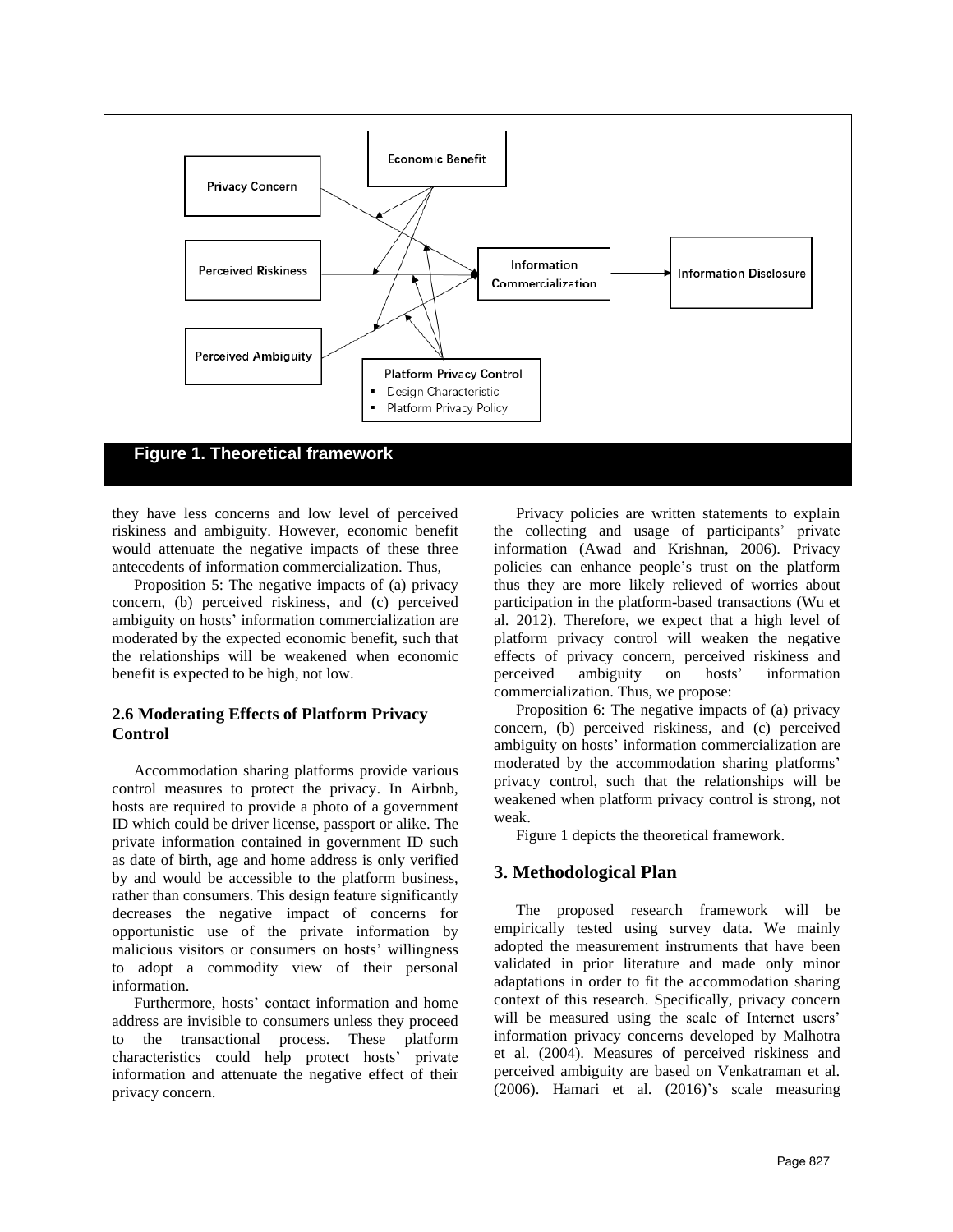economic benefit will be adapted to capture the benefit expectation of hosts. Platform privacy control will be measured by adopting the items by Taylor et al. (2009). Since the construct of information commercialization in accommodation sharing platforms is newly conceptualized, we will follow the procedures suggested by Moore and Benbasat (1991) to develop the measures.

The first draft of the questionnaire will be submitted to the IS scholars and privacy experts for review. The final version of questionnaire will be revised according to the opinions and suggestions of the review panel. We plan to pre-test the proposed survey questionnaire using a pilot sample of 150 Airbnb hosts. We will perform an Exploratory Factor Analysis (EFA) and Confirmatory Factor Analysis (CFA) to assess the validity of the self-developed measure for information commercialization.

We will then use the validated measures in the main study which will be conducted in a large sample of Airbnb hosts across the world. An online survey will be developed using the Qualtrics3 online survey platform provider and survey participants will be recruited on Amazon's Mechanical Turk (mTurk) platform.

## **4. Discussions**

This study aims to explore the impact of individual service providers' information commercialization on sharing economy platforms, using Airbnb as an example, and examine the forming mechanisms of information commercialization. To this end, we firstly develop the concept of information commercialization from the hosts' perspective and argue that information commercialization plays a mediating role in converting hosts' psychological status (i.e., privacy concern, perceived riskiness and perceived ambiguity) to their private information disclosure on accommodation sharing platforms. Next, we explore the moderating effects of economic benefit and platform privacy control on the relationships between independent variables and hosts' information commercialization.

Although privacy issue has been studies in various contexts of e-commerce, social networking site and healthcare industry, researchers dominantly focus on the consumer while ignoring the service providers' perspective in sharing economy platforms. This research firstly enriches the privacy literature by extending the research focus to the service provider's perspective. We also contribute to the privacy research by conceptualizing information commercialization and highlighting its central position in triggering information self-disclosure on collaborative consumption platforms. This construct could serve as

the foundation for future research on other types of sharing economy or e-commerce. Thirdly, we identify three antecedents of information commercialization, namely, privacy concern, perceived riskiness and perceived ambiguity, and consider the potential interactive effects of economic benefit and platform privacy control on information commercialization. We hope this study could provide an alternative insight into the complex process that impacts sharing economy participants' decision-making.

# **5. References**

[1] Awad, N. F., & Krishnan, M. S. (2006). The personalization privacy paradox: an empirical evaluation of information transparency and the willingness to be profiled online for personalization. MIS Quarterly, 13-28.

[2] Acquisti, A., & Grossklags, J. (2005). Privacy and rationality in individual decision making. IEEE security & privacy, 3(1), 26-33.

[3] Acquisti, A. (2004). Privacy in electronic commerce and the economics of immediate gratification. In Proceedings of the 5th ACM conference on Electronic commerce (pp. 21-29). ACM.

[4] Anderson, C. L., & Agarwal, R. (2011). The digitization of healthcare: boundary risks, emotion, and consumer willingness to disclose personal health information. Information Systems Research, 22(3), 469-490.

[5] Adams, J. S. (1963). Towards an understanding of inequity. The Journal of Abnormal and Social Psychology, 67(5), 422.

[6] Breen, K. (2017). Toronto Airbnb host speaks out after \$21,000 theft. Retrieved from: https://globalnews.ca/news/3342635/toronto-airbnb-hostspeaks-out-after-21000-theft/

[7] Bansal, G., Zahedi F., & Gefen, D. (2010). The impact of personal dispositions on information sensitivity, privacy concern and trust in disclosing health information online. Decision support systems, 49(2), 138-150.

[8] Bennett, C. J. (1995). The political economy of privacy: a review of the literature. Hackensack, NJ: Center for Social and Legal Research.

[9] Campbell, J. E., and Carlson, M. 2002. Panopticon.com: Online Surveillance and the Commodification of Privacy. Journal of Broadcasting& Electronic Media (46:4), pp. 586- 606.

[10] Castañeda, J. A., & Montoro, F. J. (2007). The effect of Internet general privacy concerns on customer behavior. Electronic Commerce Research, 7(2), 117-141.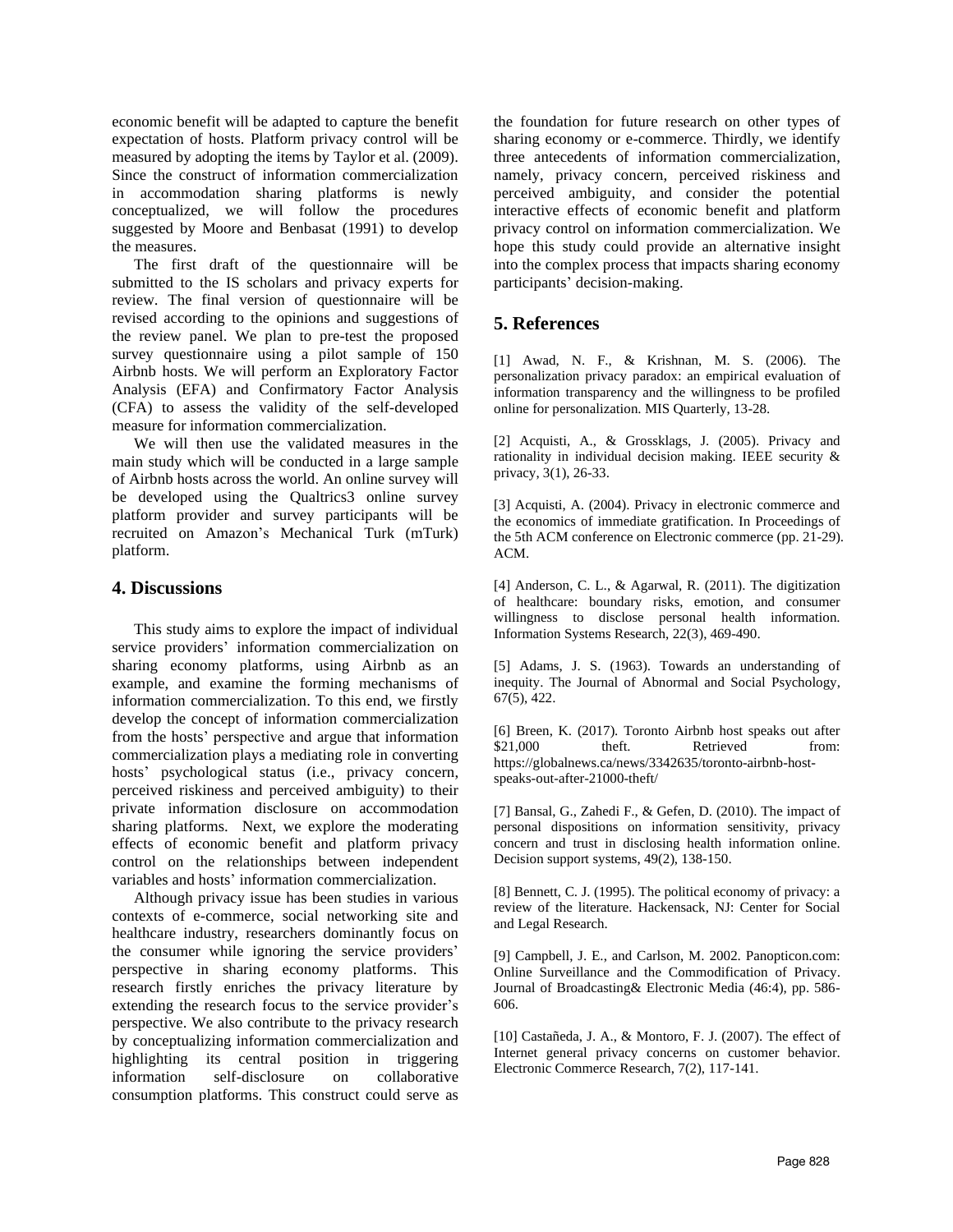[11] Calo, R., & Rosenblat, A. (2017). The taking economy: Uber, information, and power. Colum. L. Rev., 117, 1623.

[12] Culnan, M. J., & Bies, R. J. (2003). Consumer privacy: Balancing economic and justice considerations. Journal of social issues, 59(2), 323-342.

[13] Davies, S. G. 1997. "Re-Engineering the Right to Privacy: How Privacy Has Been Transformed from a Right to a Commodity," in Technology and Privacy: The New Landscape, P. E. Agre and M. Rotenberg (eds.), Cambridge, MA: MIT Press, pp. 143-165.

[14] Dinev, T., & Hart, P. (2006). An extended privacy calculus model for e-commerce transactions. Information systems research, 17(1), 61-80.

[15] Dinev, T., Bellotto, M., Hart, P., Russo, V., Serra, I., & Colautti, C. (2006). Privacy calculus model in e-commerce–a study of Italy and the United States. European Journal of Information Systems, 15(4), 389-402.

[16] EMarketer. (2017). US Adult Sharing Economy Users and Penetration. Retrieved from https://www.emarketer.com/Chart/US-Adult-Sharing-Economy-Users-Penetration-2016-2021-millions-of-adultinternet-users/209547

[17] Ellsberg, D. (1961). Risk, ambiguity, and the Savage axioms. The quarterly journal of economics, 643-669.

[18] Fox, C. R., & Weber, M. (2002). Ambiguity aversion, comparative ignorance, and decision context. Organizational Behavior and Human Decision Processes, 88(1), 476-498.

[19] Gans, J. S., & Stern, S. (2003). The product market and the market for "ideas": commercialization strategies for technology entrepreneurs. Research policy, 32(2), 333-350.

[20] Hamari, J., Sjöklint, M., & Ukkonen, A. (2016). The sharing economy: Why people participate in collaborative consumption. Journal of the association for information science and technology, 67(9), 2047-2059.

[21] Jourard, S. M., & Lasakow, P. (1958). Some factors in self-disclosure. The Journal of Abnormal and Social Psychology, 56(1), 91.

[22] Krasnova, H., Spiekermann, S., Koroleva, K., & Hildebrand, T. (2010). Online social networks: Why we disclose. Journal of Information Technology, 25(2), 109-125.

[23] Li, H., Sarathy, R., & Xu, H. (2010). Understanding situational online information disclosure as a privacy calculus. Journal of Computer Information Systems, 51(1), 62-71.

[24] Loiacono, E. T. (2015). Self-disclosure behavior on social networking web sites. International Journal of Electronic Commerce, 19(2), 66-94.

[25] Laudon, K. C. (1996). Markets and privacy. Communications of the ACM, 39(9), 92-104.

[26] Lutz, C., Hoffmann, C. P., Bucher, E., & Fieseler, C. (2018). The role of privacy concerns in the sharing economy. Information, Communication & Society, 21(10), 1472-1492.

[27] Malhotra, N. K., Kim, S. S., & Agarwal, J. (2004). Internet users' information privacy concerns (IUIPC): The construct, the scale, and a causal model. Information systems research, 15(4), 336-355.

[28] Mahmoodi, J., Čurdová, J., Henking, C., Kunz, M., Matić, K., Mohr, P., & Vovko, M. (2018). Internet users' valuation of enhanced data protection on social media: Which aspects of privacy are worth the most? Frontiers in psychology, 9, 1516.

[29]Morin, J. H., & Konstantas, D. (2000). Commercialization of electronic information. Journal of Organizational and End User Computing (JOEUC), 12(2), 20-31.

[30] Pavlou, P. A. (2011). State of the information privacy literature: Where are we now and where should we go?. *MIS quarterly*, 977-988.

[31] Pavlou, P. A., Liang, H., & Xue, Y. (2007). Understanding and mitigating uncertainty in online exchange relationships: A principal-agent perspective. MIS quarterly, 105-136.

[32] Petronio, S. (2012). Boundaries of privacy: Dialectics of disclosure. SUNY Press.

[33] Phelps, J., Nowak, G., & Ferrell, E. (2000). Privacy concerns and consumer willingness to provide personal information. Journal of Public Policy & Marketing, 19(1), 27-41.

[34] Rasmussen, E., Moen, Ø., & Gulbrandsen, M. (2006). Initiatives to promote commercialization of university knowledge. Technovation, 26(4), 518-533.

[35] Smith, H. J., Dinev, T., & Xu, H. (2011). Information privacy research: an interdisciplinary review. MIS quarterly, 35(4), 989-1016.

[36] Strapagiel, L. (2018). This Woman's Experience as An Airbnb Host Turned Into A Complete Nightmare. BuzzFeed News, Retrieved from

https://www.buzzfeednews.com/article/laurenstrapagiel/airbn b-nightmare-harassment-arrest

[37] Taylor, D. G., Davis, D. F., & Jillapalli, R. (2009). Privacy concern and online personalization: The moderating effects of information control and compensation. Electronic commerce research, 9(3), 203-223.

[38] Venkatraman, S., Aloysius, J. A., & Davis, F. D. (2006). Multiple prospect framing and decision